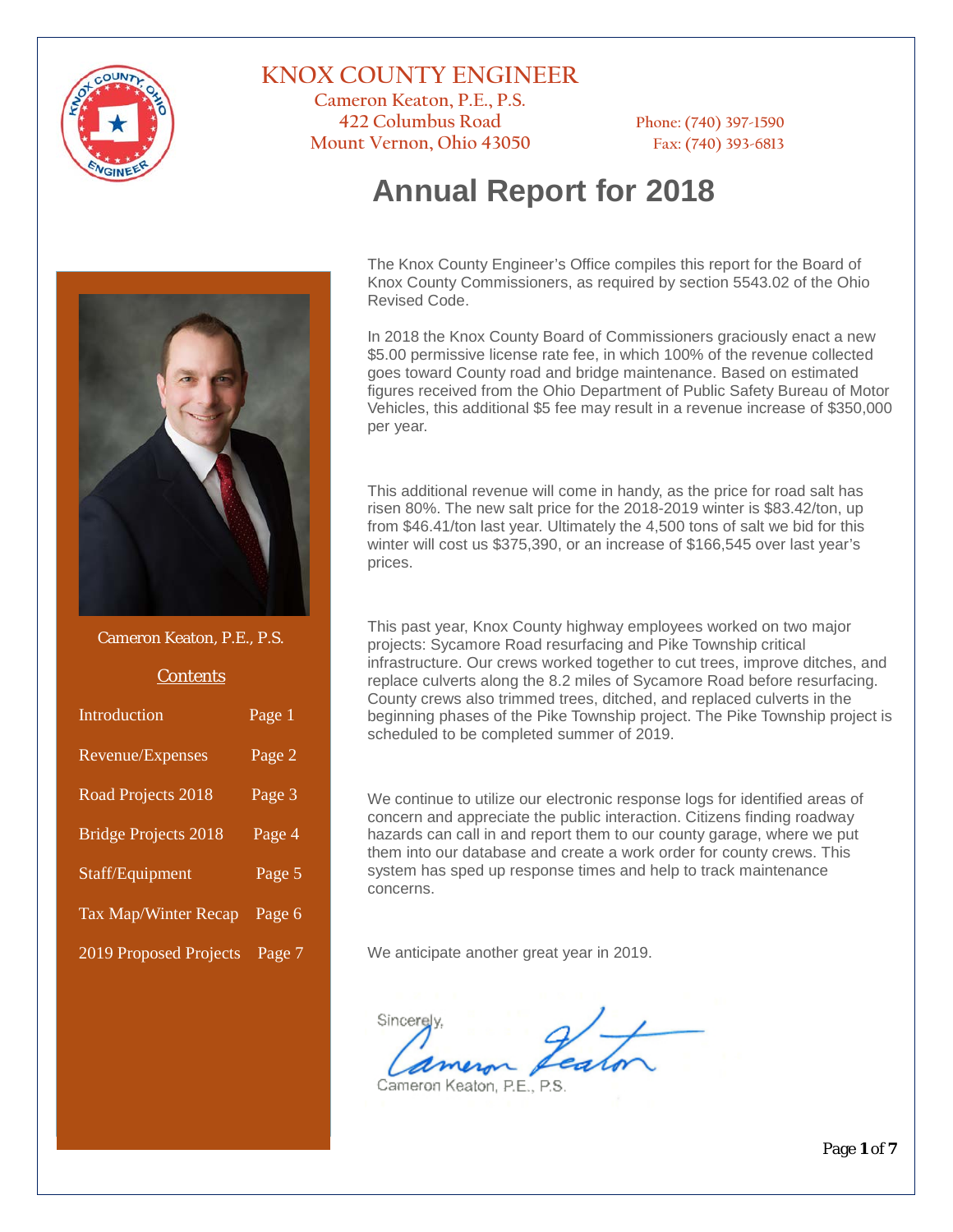## *Financials*

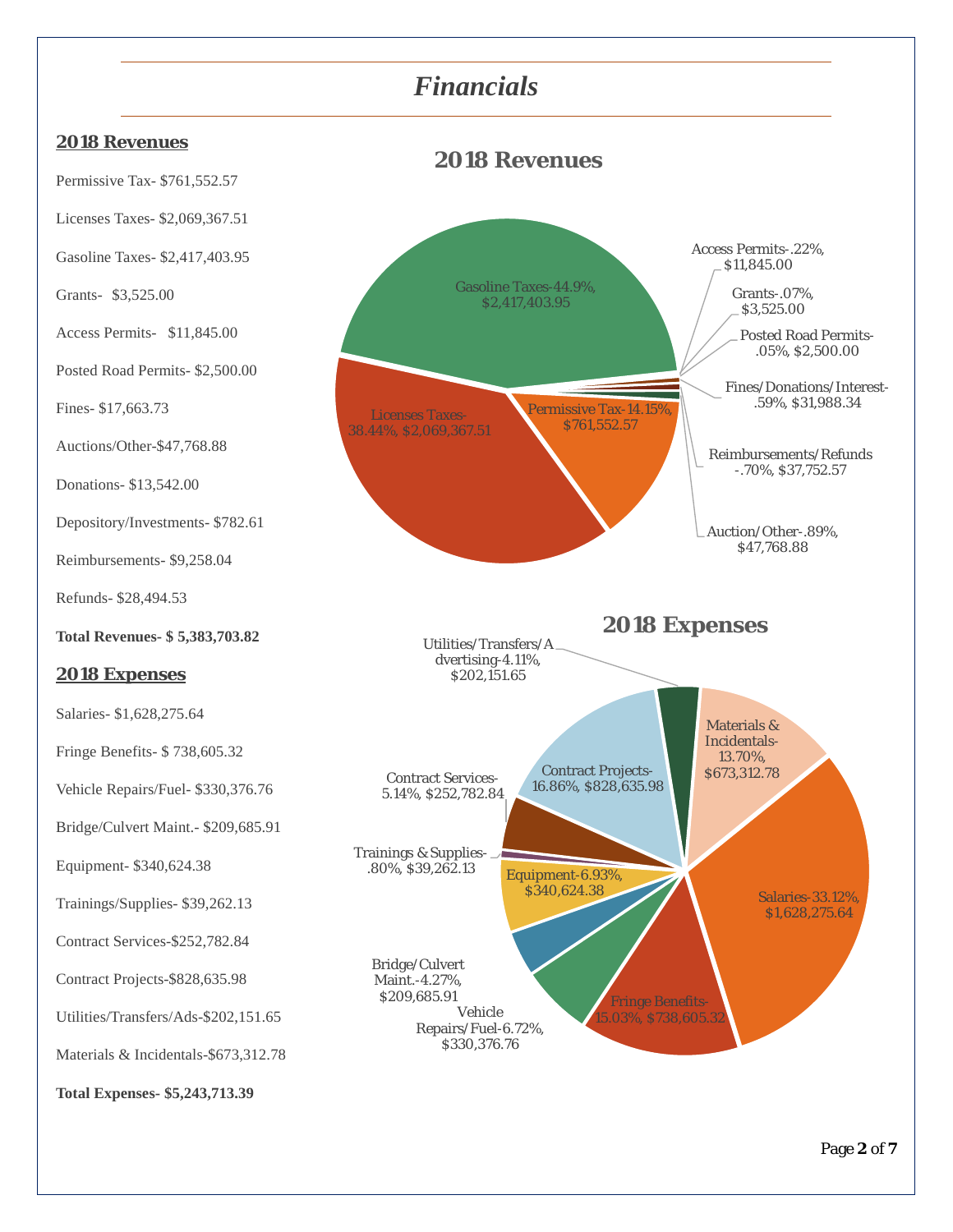# *2018 Road Projects*

### **Ball Bank Study**

The County Engineer contracted with MasterMind, LLC. to conduct a Ball Bank Study (A.K.A. Horizontal Curve Safe Speed Study) on all major collector roads and any county roads with an average daily traffic count greater than 1,000 vehicles. This study covered 136 miles of roadway and a total of 431 curves. The contractor traveled the roads and used an inclinometer and GPS to determine the safest speed for curves, then compared that speed to the existing signage. The report from this study will be used for the 2019 Sign Upgrade Grant. The total cost of this study was \$13,600, of which 90% was paid through the Federal Highway Safety Improvement Program.

#### **Sycamore Road Resurfacing**

This project entailed replacing 15 cross culverts, replacement of a damaged WPA bridge, milling 2 inches of existing asphalt, resurfacing 8.2 miles with 2.5 inches of new asphalt, and applying a new centerline. County crews handled the replacement of culverts, removal of trees, and repairs to the bridge. Small's Asphalt Paving was contracted to mill, pave, and restripe the roadway. The total project cost was **\$1,544,597.54**; *\$550,000* was paid through an Ohio Public Works Commission (OPWC) grant, *\$450,000* in a 0% interest, 10-year, OPWC loan, and *\$544,597.54* in motor vehicle gas tax funds and in-kind contributions.

#### **Annual Resurfacing Program 2018**

For 2018 the annual chip seal program covered 32.88 miles of county highways at a cost of \$597,097.51. This is a cost of \$18,159.90 per mile and a 13.05% increase in cost per mile from 2017.

#### **Annual Mowing Program**

The County Engineer's Office executed the third and final year of the existing mowing contract. Quickmow LLC completed three rounds of mowing on 400 centerline miles of roadway for a total cost of \$136,956 annually. County highway crews also mowed back at intersections and used boom mowers to cut back brush along the roadways.

#### **Asphalt Patching and Repairs**

Highway crews patched/repaired over 262 miles of roadway. Patching material costs this year were as follows:



| $\mathcal{L}_{\rm{max}}$ | Hot mix asphalt-  | \$393,738.06 |
|--------------------------|-------------------|--------------|
| $\mathcal{L}_{\rm{max}}$ | Cold mix asphalt- | \$26,974.55  |
|                          |                   |              |

**Total**- **\$891,211.24**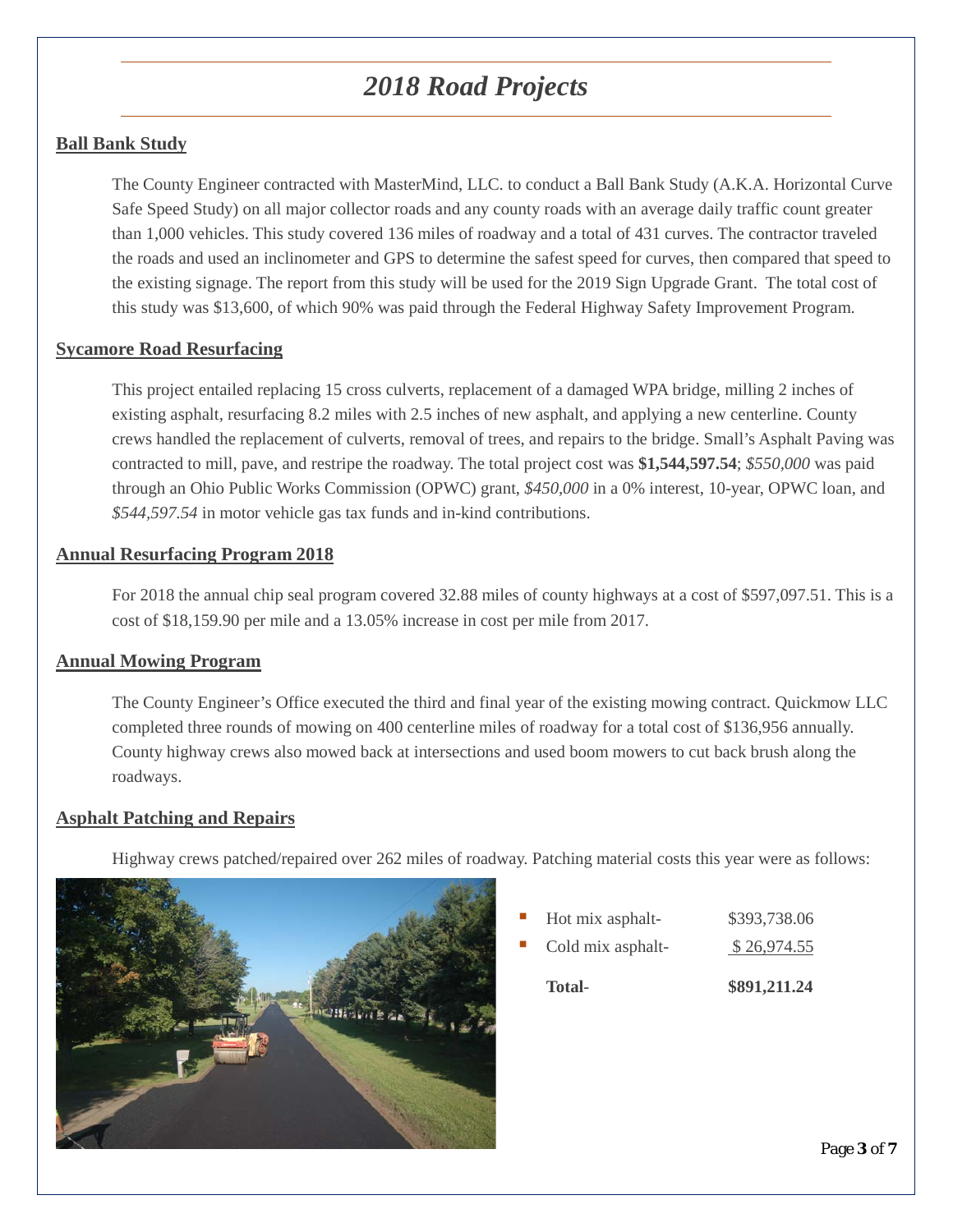# *2018 Bridge Projects*

### **Culverts**

The bridge crew primarily cleans, repairs, and replaces bridges and culverts. Throughout 2018 the bridge crew replaced 70 culverts with an estimated material cost of \$193,000. Typical culverts less than 60" in diameter can be replaced with high density polyethylene (HDPE) pipe. Engineered precast concrete box culverts, or reinforced concrete pipe can replace larger structures. The bridge crew installed one concrete box culvert this year: *#166-Hilliar* on Dill Road was a 15'x5' concrete box structure with an estimated material cost of \$37,000.

### **Historical Bridge Conditions**

| 2018 | Good | Fair | Poor | Total |
|------|------|------|------|-------|
|      | 146  | 124  | 51   | 321   |
|      | 45%  | 39%  | 16%  |       |
| 2017 | Good | Fair | Poor | Total |
|      | 147  | 131  | 48   | 326   |
|      | 45%  | 40%  | 15%  |       |
| 2016 | Good | Fair | Poor | Total |
|      | 147  | 131  | 47   | 325   |
|      | 45%  | 40%  | 14%  |       |
| 2015 | Good | Fair | Poor | Total |
|      | 139  | 132  | 46   | 317   |
|      | 44%  | 42%  | 15%  |       |
| 2014 | Good | Fair | Poor | Total |
|      | 140  | 141  | 51   | 332   |
|      | 42%  | 42%  | 15%  |       |
| 2013 | Good | Fair | Poor | Total |
|      | 136  | 132  | 48   | 316   |
|      | 43%  | 42%  | 15%  |       |
| 2012 | Good | Fair | Poor | Total |
|      | 146  | 140  | 46   | 332   |
|      | 44%  | 42%  | 14%  |       |
| 2011 | Good | Fair | Poor | Total |
|      | 94   | 102  | 37   | 233   |
|      | 40%  | 44%  | 16%  |       |
| 2010 | Good | Fair | Poor | Total |
|      | 113  | 132  | 47   | 292   |
|      | 39%  | 45%  | 16%  |       |
| 2009 | Good | Fair | Poor | Total |
|      | 97   | 93   | 30   | 220   |
|      | 44%  | 42%  | 14%  |       |





### **Special Haul Vehicle (SHV) Load Ratings**

In 2017, ODOT implemented new requirements for the Special Haul Vehicle Load Rating, and we continued with these in 2018. In 2018 five bridges were SHV load rated. The Engineer's Office spent \$12,236.50 between three consultants to perform SHV Load Ratings, with \$6,118.25 being reimbursed through ODOT. These load ratings will continue into 2019 and 2020 with 47 more bridges needing SHV load rating and new signage as required.

### **Pike Twp. Critical Infrastructure**

This is a Community Development Block Grant (CDBG) project replacing 4 bridges and 11 culverts in Pike Township. Of the 15, six were built in the 1930's, two in the 1960's, six in the 1970's, and one in 1986.

County forces installed the new culvert pipe, as well as trimmed trees and brush from existing structures. Total estimated project cost is \$436,425.82 with \$221,264.93 in grant dollars and \$215,160.89 in in-kind contributions. Box culverts and crane service will be bid out in early 2019 with work continuing in spring 2019.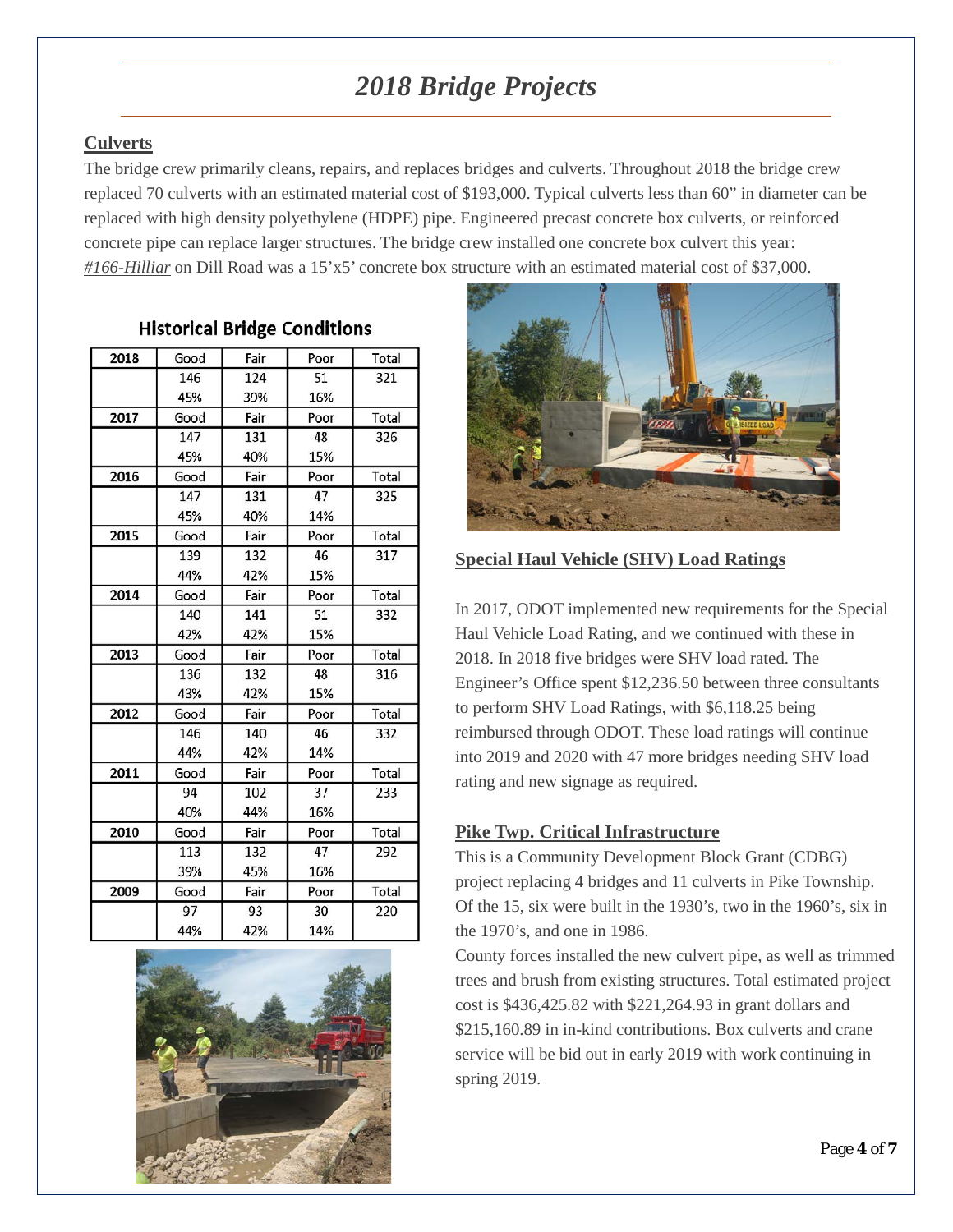# *Staff Update*

The Knox County Engineer's Office operates with five in-office employees. The tax map office has two employees. The highway garage consists of two superintendents, and 24 highway employees. In 2018, two employees left the county highway garage to pursue other employment. The County Highway Garage welcomed two new employees, Charles Wallace and Billy Cherrington as Highway Worker II's.

## *Equipment Update*

In 2018, our Highway Department received their new Western Star Bridge Truck. Originally ordered in 2017, the bridge truck was received in early 2018 and cost \$166,545. This new truck allows our bridge crew to handle more bridge tasks directly from their vehicle instead of bringing multiple trucks or pieces of equipment to the job site.

We also added a new 2018 Eagle Lowboy Trailer to our inventory at a cost of \$49,950. This replaced our old lowboy trailer that was 20 years old and having frame issues. This trailer is used almost daily to haul heavy construction equipment across the county.

Finally, we also acquired a new KM-8000TEDD Hot Box. This new hot box gives us the ability to send more crews around the county to address potholes. The KM hot box heats more evenly than our 13-year-old unit, and dumps material out of chutes, which makes it easier for our crews to shovel.





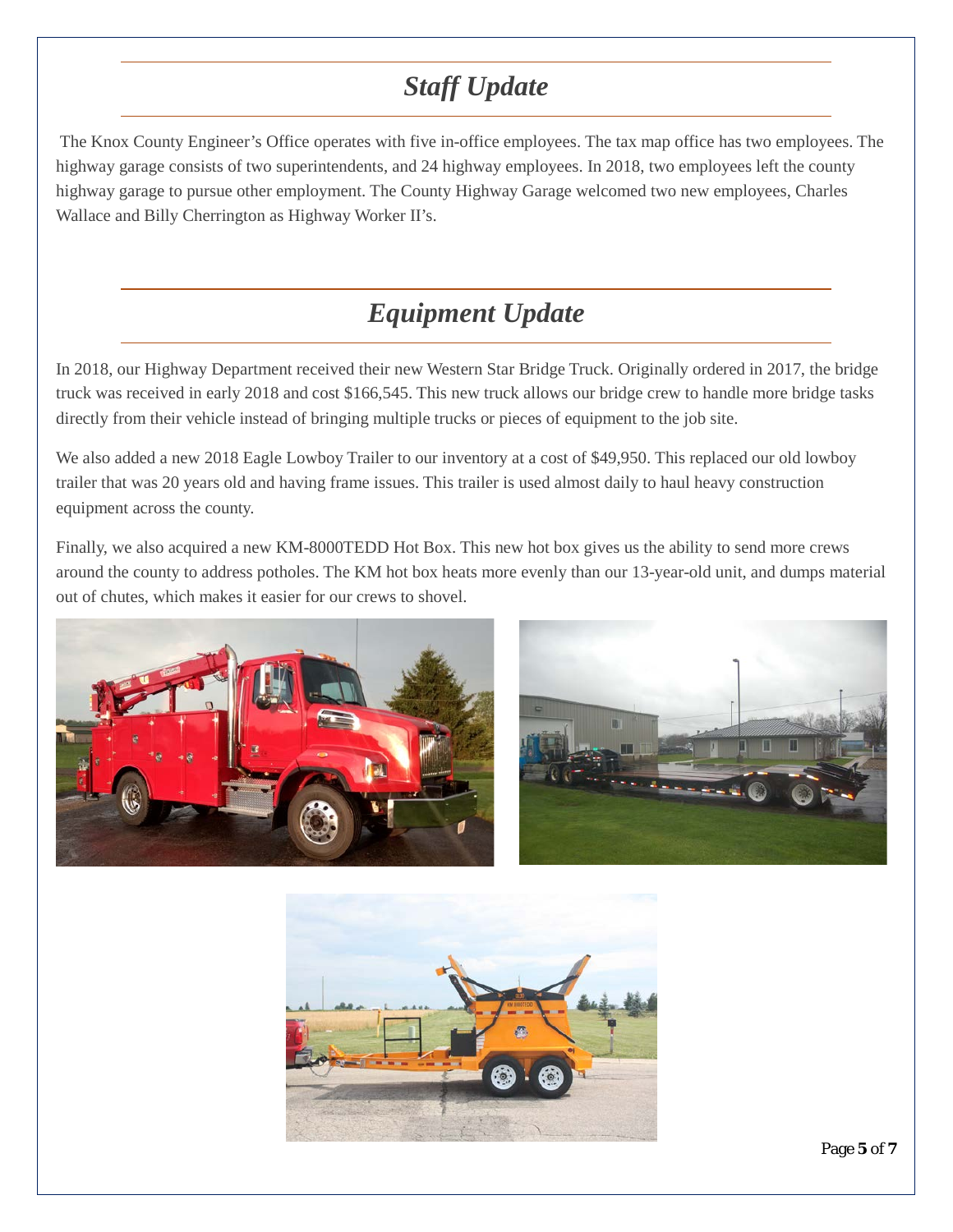# *Tax Map Update*

The Knox County Tax Map Office is under the direction of the Knox County Engineer. Our tax map office handles legal descriptions of property, updates to the county GIS database, boundary survey verification, parcel ownership information, custom mapping, and the assigning of property addresses.

#### 2018 Tax Map Facts:

- 2018 generated \$2,650 in map sales
- Approved 3,838 transfers
- Assigned 2,658 new addresses
- Reviewed and approved 238 new boundary surveys
- Created new printable pdf tax maps
- Updated voting precinct maps
- Worked with Eagle View Technologies, Inc. to update county aerial photos and oblique imagery
- Updated county transfer standards (in coordination with the Auditor and County Engineer)
- Added two-foot contours to county GIS webpage
- Added cemetery map scans to county website
- Coordinated with the Knox County Sheriff's Office to update their Offender Watch Software

### *Winter Recap 2017-2018*

The 2017-2018 Winter Season was once again milder than normal. Salt prices remained low at \$46.41/ton. We used less salt than normal due to delivery issues with the salt supplier and their shipping company. Over the winter season we used 3,210 tons of salt, and ordered 4,333 tons. The remainder was delivered towards the end of the season and left us with completely full salt storage. Along with many other counties, we faced several storms where salt supplies were drastically low, so we had to rely on a salt/grit mix to hold us over until more salt was delivered. The delivery issues affected a number of counties in the State of Ohio.

Our crews used 342 tons of cold mix asphalt to patch holes during the winter months.

We ended the 2017-2018 winter season with full salt storage buildings. The 2018-2019 state bid for salt was awarded to a new salt supplier. Adversely, the salt price for the 2018-2019 season almost doubled to \$83.42/ton. Our estimated usage for the upcoming season is 4600 tons.